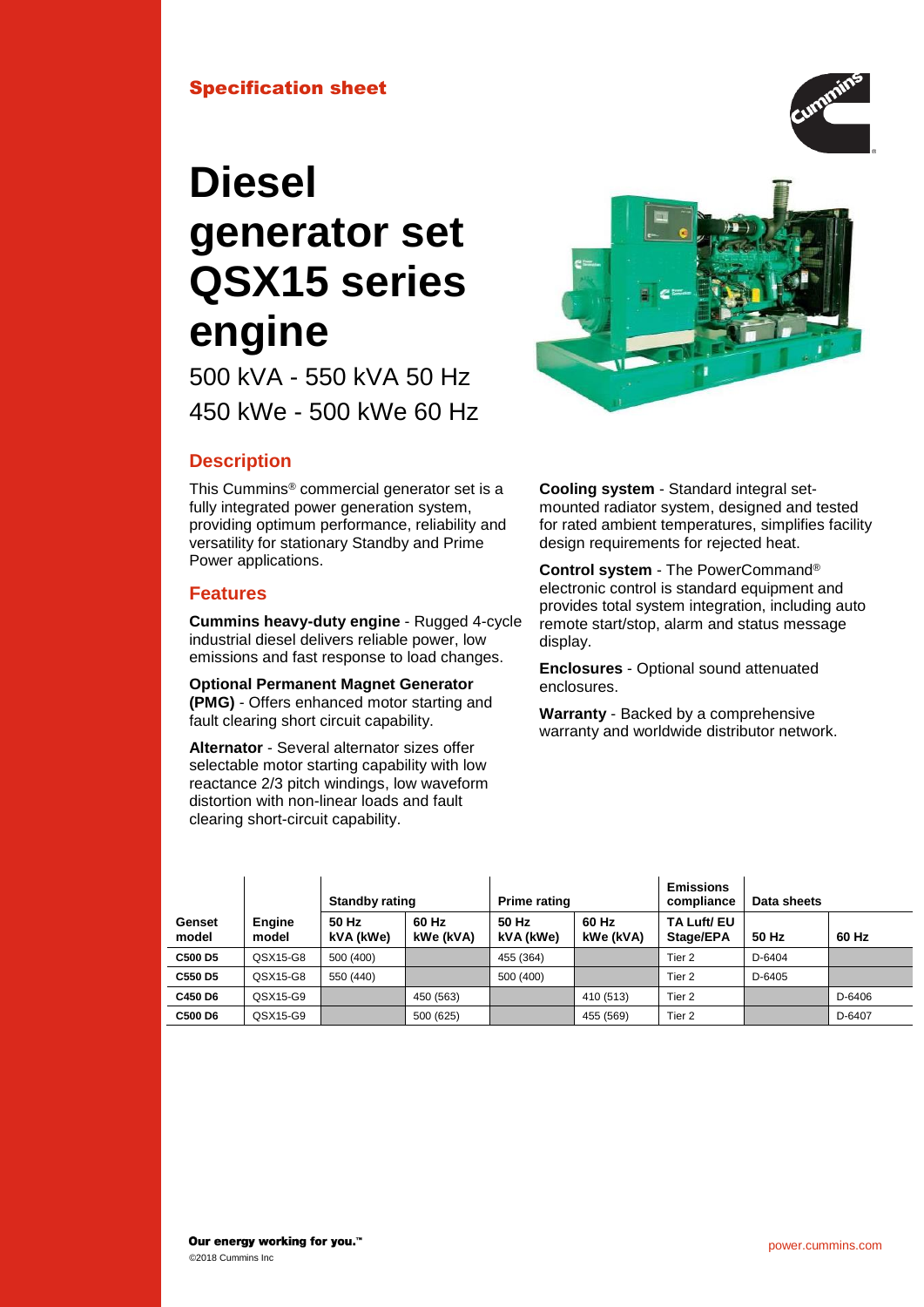# **Generator set specifications**

| Voltage regulation, no load to full load | $±1\%$      |
|------------------------------------------|-------------|
| Random voltage variation                 | ± 1%        |
| Frequency regulation                     | Isochronous |
| Random frequency variation               | ± 0.25%     |

# **Engine specifications**

| Design                      | 4 cycle, in-line, turbocharged, charge air cooled  |  |  |
|-----------------------------|----------------------------------------------------|--|--|
| <b>Bore</b>                 | 137 mm (5.39 in.)                                  |  |  |
| Stroke                      | 169 mm (6.65 in.)                                  |  |  |
| Displacement                | 15 liters $(912 \text{ in}^3)$                     |  |  |
| Cylinder block              | Cast iron, 6 cylinder                              |  |  |
| Battery capacity            | 152 AH                                             |  |  |
| Battery charging alternator | 35 amps                                            |  |  |
| Starting voltage            | 24 volts, negative ground                          |  |  |
| Fuel system                 | <b>Cummins HPI-TP</b>                              |  |  |
| <b>Fuel filter</b>          | Fuel separator spin-on/ Water separator with drain |  |  |
| Air cleaner type            | Air Filter Primary Magnum RS, OptiAir™ technology  |  |  |
| Lube oil filter type(s)     | One combo spin-on element                          |  |  |
| Standard cooling system     | Cooling system for high ambient temperature        |  |  |

# **Alternator specifications**

| Design                                       | Brushless, revolving field                             |  |  |  |
|----------------------------------------------|--------------------------------------------------------|--|--|--|
| Stator                                       | $2/3$ pitch                                            |  |  |  |
| Rotor                                        | Single bearing, flexible disc                          |  |  |  |
| Insulation system                            | Class H                                                |  |  |  |
| Level of protection                          | IP <sub>23</sub>                                       |  |  |  |
| Exciter type                                 | Self-excited or separately excited by PMG              |  |  |  |
| Phase rotation                               | A (U), B (V), C (W)                                    |  |  |  |
| Alternator cooling                           | Direct drive centrifugal blower fan                    |  |  |  |
| AC waveform Total Harmonic Distortion (THDV) | No load <1.5%. Non distorting balanced linear load <5% |  |  |  |
| Telephone Influence Factor (TIF)             | < 50 per NEMA MG1-22.43                                |  |  |  |
| Telephone Harmonic Factor (THF)              | <2%                                                    |  |  |  |

# **Available voltages**

# **50 Hz Line-Neutral/Line-Line 60 Hz Line-Neutral/Line-Line**

| $\cdot$ 255/440 | $\cdot$ 277/480 |
|-----------------|-----------------|
| $\cdot$ 230/400 | $\cdot$ 255/440 |
| $\cdot$ 220/380 | $\cdot$ 220/380 |
| $\cdot$ 127/220 | $\cdot$ 127/220 |
|                 |                 |

Note: Consult factory for other voltages.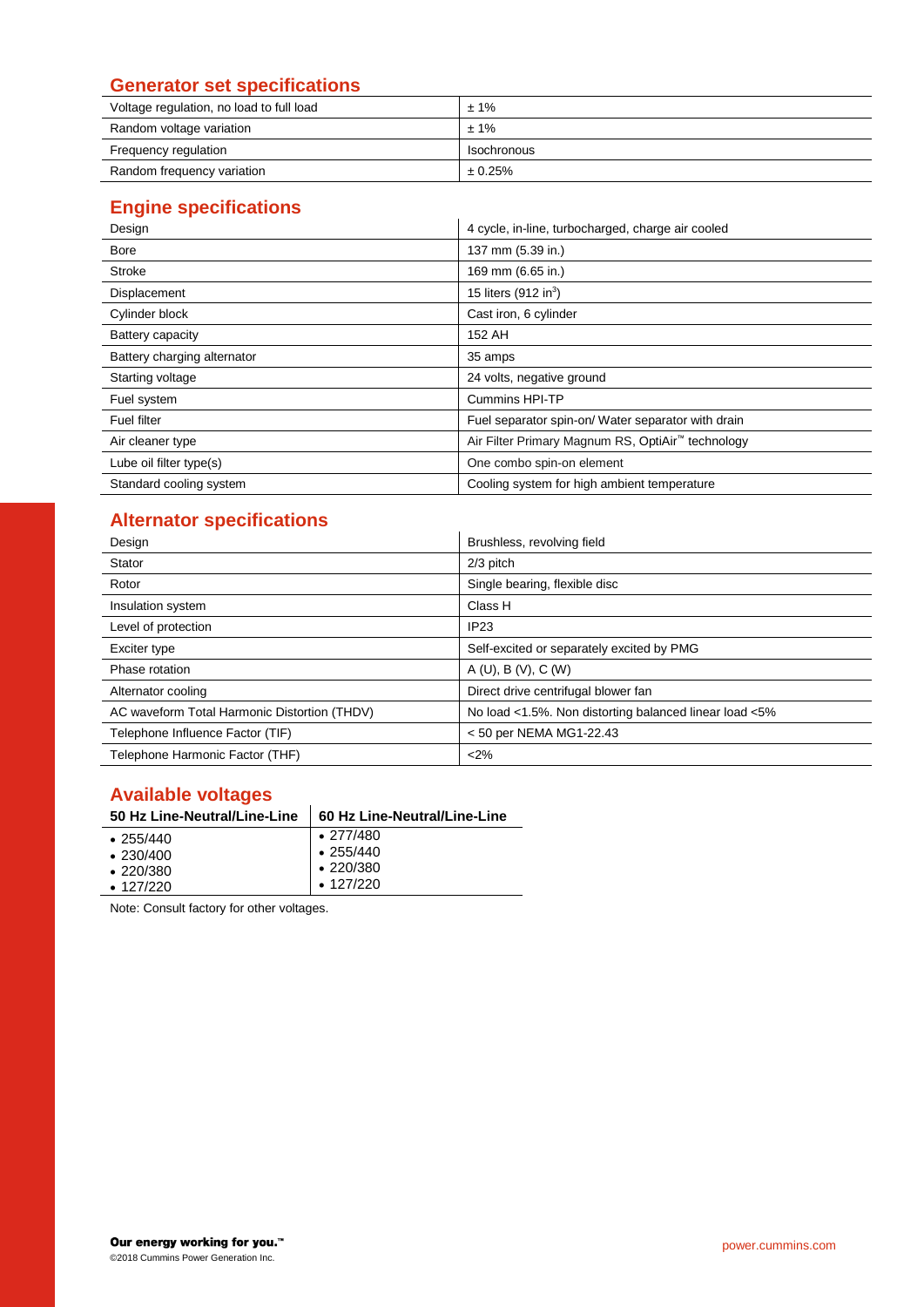## **Generator set options and accessories<sup>1</sup>**

#### **Engine**

- 220 ~ 240V thermo-statically controlled coolant heater
- Heavy duty air cleaner

#### **Alternator** • 105 °C rise<sup>2</sup>

- $\bullet$  125 °C rise<sup>2</sup>
- 150 °C rise<sup>2</sup>
- 220 V 125 W anti-condensation heater

#### **Switch Gear**

• ATS Outside of generator(Gtec)

#### **Exhaust system**

system

• Residential grade exhaust silencer (9 dB)

**Remote Monitoring System** • PC500/550 remote monitoring

• Critical grade exhaust silencer (29 dB)

## **Control panel**

- PowerCommand 2.3 with/ without bargraf
- PowerCommand 3.3 with bargraf/ bargraf + MLD

#### **Generator set**

- Battery
- Battery charger
- Circuit breaker
- In-skid AVM
- Manual / Labels language English, Portuguese and Spanish

#### **Sound Attenuation**

## • Enclosure for 85dB

- Inlet / outlet room attenuator for:
	- o 65dB
	- 75dB
	- o 85dB
- Acoustic door

#### Notes:

- <sup>1</sup> Some options may not be available on all models consult factory for availability.
- ² Consult the factory to see available temperature raise for each genset model.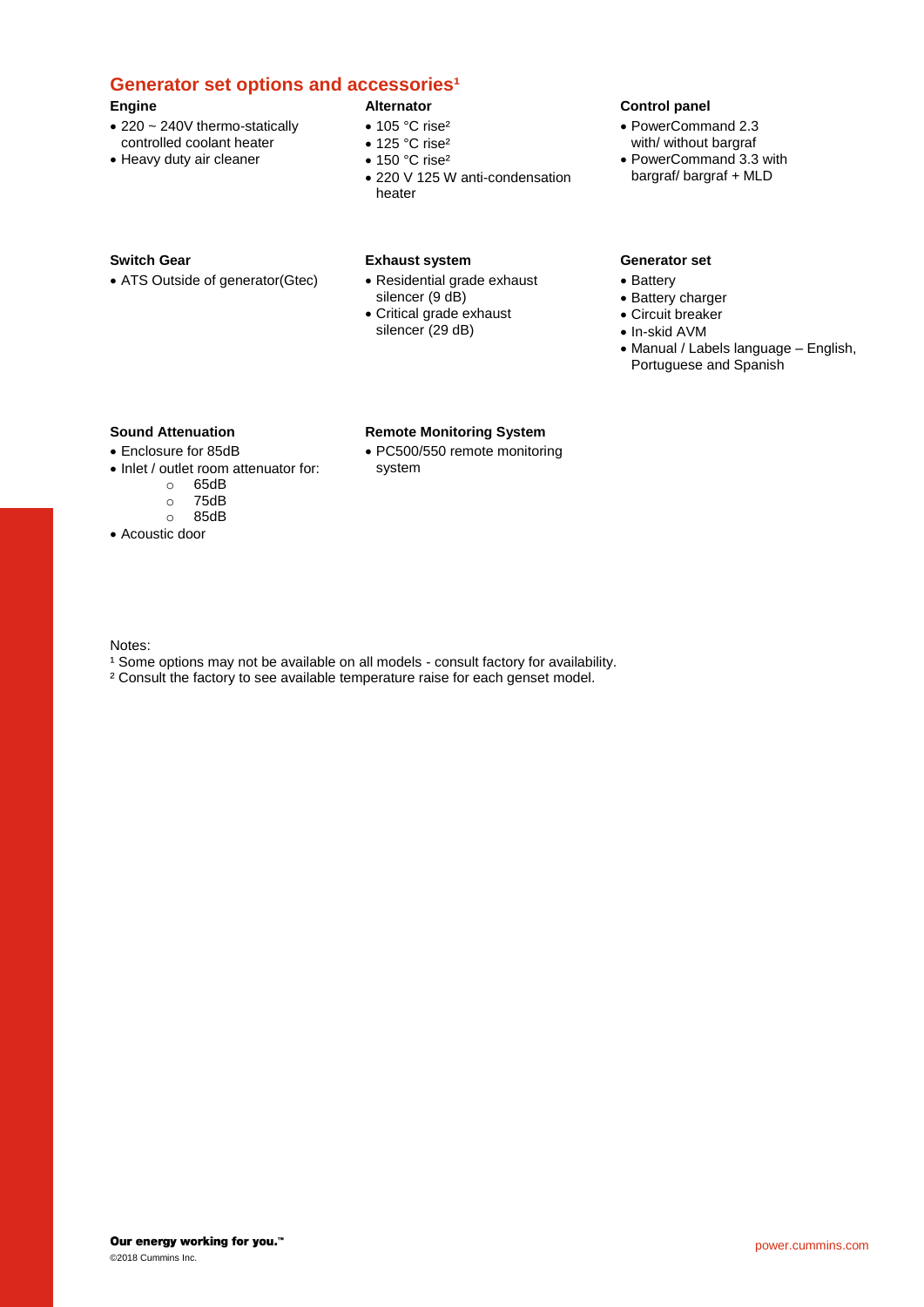# **PowerCommand 3.3 control system**

|                                                                    | πm                                      | (2) Genet Koneng<br>疫<br>(b) (1) Flaments Start |
|--------------------------------------------------------------------|-----------------------------------------|-------------------------------------------------|
| <b>FRITTAUELE</b>                                                  | <b>Highs IT/D</b><br><b>Vasic Setas</b> | O ED Net in Auto                                |
| <b>Erophie Ilaki</b><br>Allersativ Bola<br>Huters-About.<br>Adicit | Pauluky<br><b>Have Textore</b>          | 0 Q Button<br>$\frac{2}{3}$<br>(i) (i) Watting  |
|                                                                    | m                                       |                                                 |
|                                                                    |                                         |                                                 |
| 0                                                                  | ¢<br>OK                                 |                                                 |
|                                                                    |                                         |                                                 |

The PowerCommand control system is an integrated microprocessor based generator set control system providing voltage regulation, engine protection, alternator protection, operator interface and isochronous governing. Refer to document S-1567 and S-1570 for more detailed information on the control.

**Masterless Load Demand (MLD)** - The controller is capable of smartly managing power from paralleled generators to match varying load patterns.

**Power management** - Control function provides battery monitoring and testing features and smart starting control system.

**Advanced control methodology** - Three phase sensing, full wave rectified voltage regulation, with a PWM output for stable operation with all load types.

**Regulation compliant** - Prototype tested: UL, CSA and CE compliant.

**Service** - InPower™ PC-based service tool available for detailed diagnostics, setup, data logging and fault simulation.

**Easily upgradeable** - PowerCommand controls are designed with common control interfaces.

**Reliable design** - The control system is designed for reliable operation in harsh environment.

## **Operator panel features**

#### **Operator/display functions**

- Displays paralleling breaker status
- Provides direct control of the paralleling breaker
- 320 x 240 pixels graphic LED backlight LCD
- Auto, manual, start, stop, fault reset and lamp test/panel lamp switches
- Alpha-numeric display with pushbuttons
- Heated HMI
- LED lamps indicating genset running, remote start, not in auto, common shutdown, common warning, manual run mode, auto mode and stop

#### **Paralleling control functions**

- First Start Sensor™ system selects first genset to close to bus
- Phase lock loop synchronizer with voltage matching
- Sync check relay
- Isochronous kW and kVar load sharing
- Enhanced safety features for paralleling generators

#### **Alternator data**

- Line-to-Neutral and Line-to-Line AC volts
- 3-phase AC current
- Frequency
- kW, kVar, power factor kVA (three phase and total)

#### **Engine data**

- DC voltage
- Lube oil pressure
- Coolant temperature
- Comprehensive FAE data (where applicable)

#### **Other data**

- Fault history
- Data logging and fault simulation (requires InPower)

### **Standard control functions**

#### **Digital governing**

- Integrated digital electronic isochronous governor
- Temperature dynamic governing

#### **Digital voltage regulation**

- Integrated digital electronic voltage regulator
- 3-phase, 4-wire Line-to-Line sensing
- Configurable torque matching

#### **AmpSentryTM AC protection**

- AmpSentry protective relay
- Over current and short circuit shutdown
- Over current warning
- Single and three phase fault regulation
- Over and under voltage shutdown
- Over and under frequency shutdown
- Overload warning with alarm contact
- Reverse power and reverse Var shutdown
- Field overload shutdown

#### **Engine protection**

- Battery voltage monitoring, protection and testing
- Overspeed shutdown
- Low oil pressure warning and shutdown
- High coolant temperature warning and shutdown
- Low coolant level warning or shutdown
- Low coolant temperature warning
- Fail to start (overcrank) shutdown
- Fail to crank shutdown
- Cranking lockout
- Sensor failure indication
- Full authority electronic engine protection

#### **Control functions**

- Time delay start and cool down
- Real time clock for fault and event time stamping
- Cycle cranking
- Load shed
- Remote emergency stop